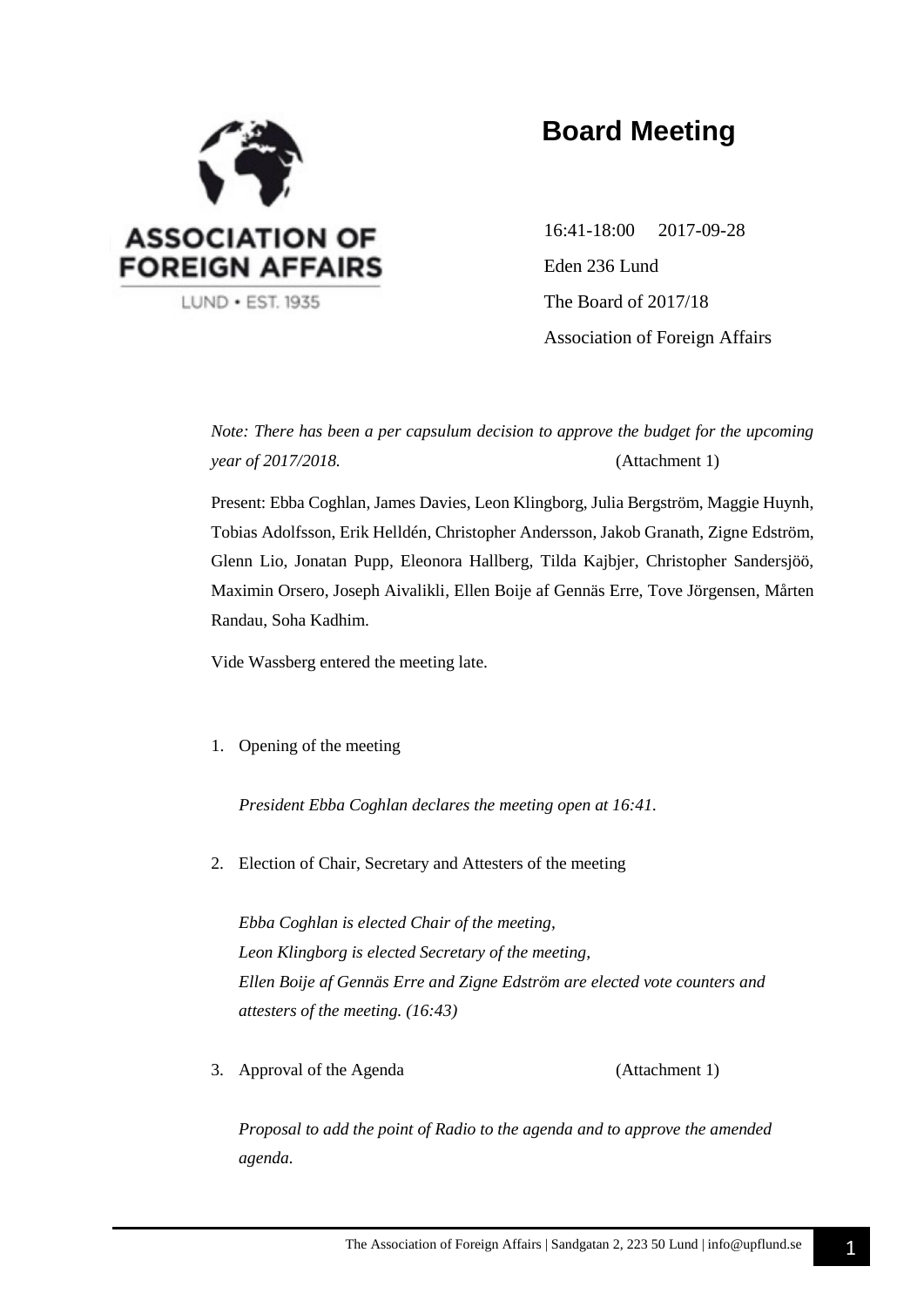*Passed by acclamation. (16:43)*

4. Folke Bernadotte Grant Theme

*Suggestions on themes for the Folke Bernadotte Grant include: Between war and Peace, The Future of Democracy, A Brighter Future, Crises and opportunities.*

*Discussion in the Board on different possibilities for the theme.*

*Vide Wassber enters the meeting. (17:10)*

*Proposal to set theme for the Folke Bernadotte Grant Application to Between War and Peace. Passed by acclamation. (17:12)*

5. Project Integration

*Board MemberJulia Bergström presents hers and Board Member Soha Kadhims investigation about the possibilities for Project Integration.*

*Suggestion to delegate the task of electing the managing group of Project Integration to three people. to decide how much money we allocate to Project Integration and to delegate the task of informing the new managing group of Project Integration to the previous member of the group Joakim Kämpe.*

*Discussion in the Board on Project Integration.*

*Proposal to allocate a budget of one thousand (1 000) Swedish crowns (SEK) to Prjoect Integration. Passed by acclamation. (17:34)*

*Proposal to delegate the task of recruiting and electing a managing group to an election group consisting of three (3) people.*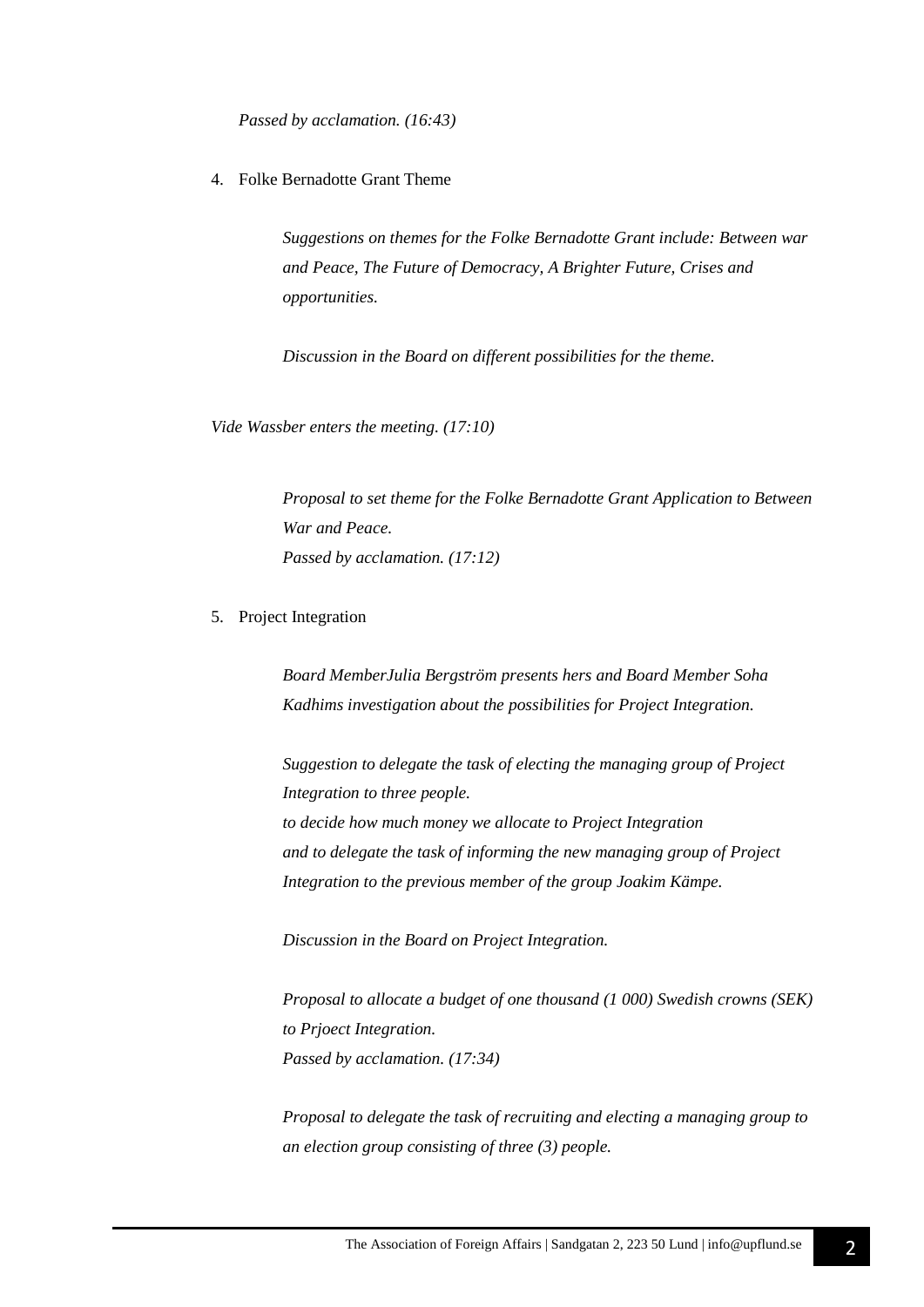*Passed by acclamation. (17:36)*

*Proposal to delegate the task of ensuring that the future managing group can take part of all existing information regarding Project Integration to the former member of the managing group Joakim Kämpe. Passed by acclamation. (17:36)*

*Proposal to give the future managing group the responsibility to manage Project Integration through meetings with and approval from the UPF board. Passed by acclamation. (17:38)*

6. Motions

*No motions.*

- 7. Other points
	- a) Adobe solution

*Head of PR Tilda Kajbjer and Editor-in-chief of the Perspective Magazine Zigne Edtröm brief the board on possible solutions regarding Adobe.*

*Discussion in the Board on Adobe solutions.*

*End of Debate. (17:52)*

*Jakob Granath Leaves the meeting.*

b) Senior collegium

*Due to lack of time this point will be discussed on another occasion.*

c) Member registry

*According to the UFS Budget there are funds available for a UFS members registry but a final decision must be made by the UFS Board.*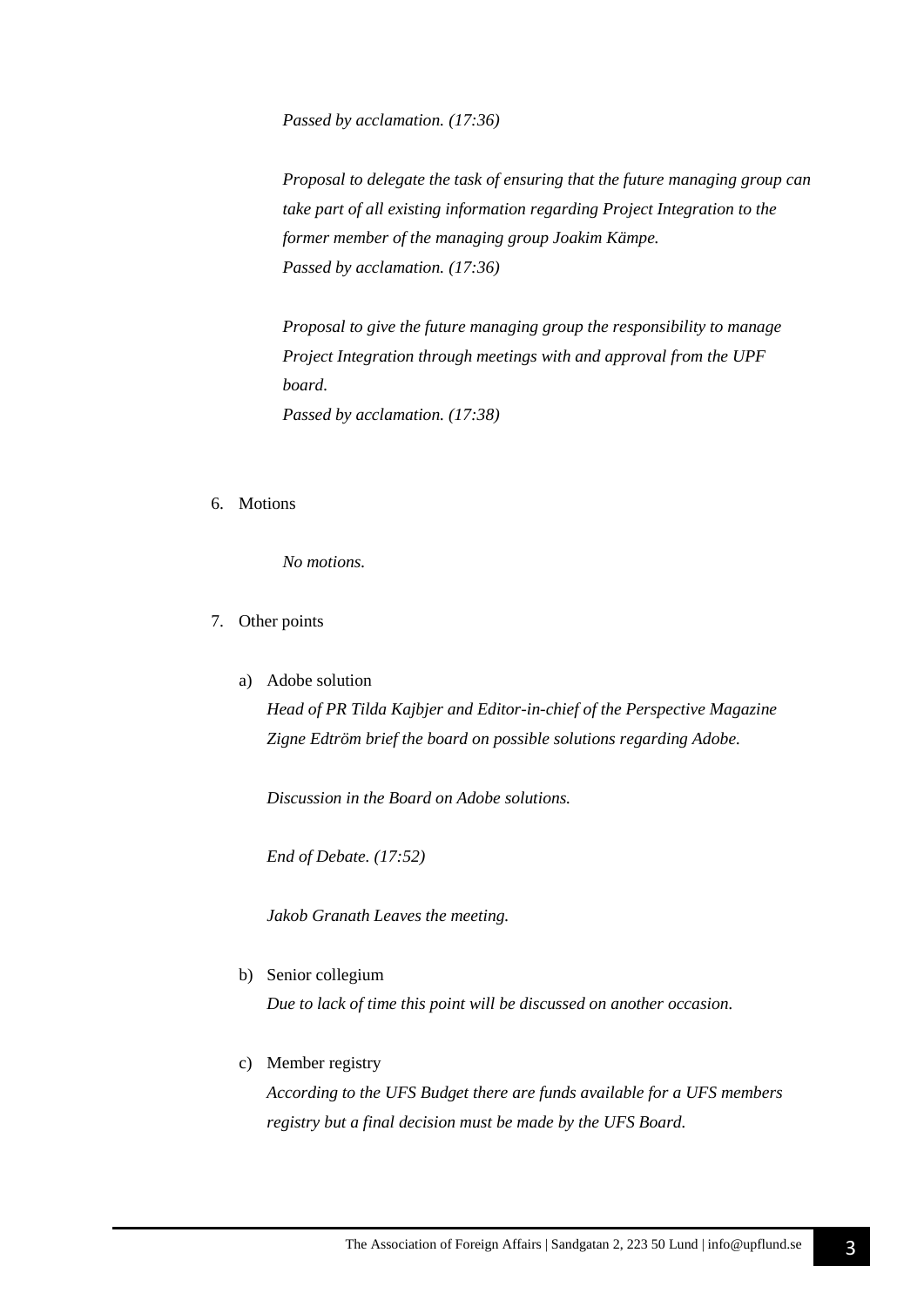#### d) Radio

*Christopher Fletcher Sandersjöö has decided to resign as Editor-in-Chief of the Perspective Radio and Deputy Board Member.*

#### 8. Confirmation of next board meeting

*Chair Ebba Coghlan informs the Board that the next board meeting will be held on October 19th at 17:00.*

9. Meeting adjourned

*Chair Ebba Coghlan declares the meeting adjourned at 18:00.*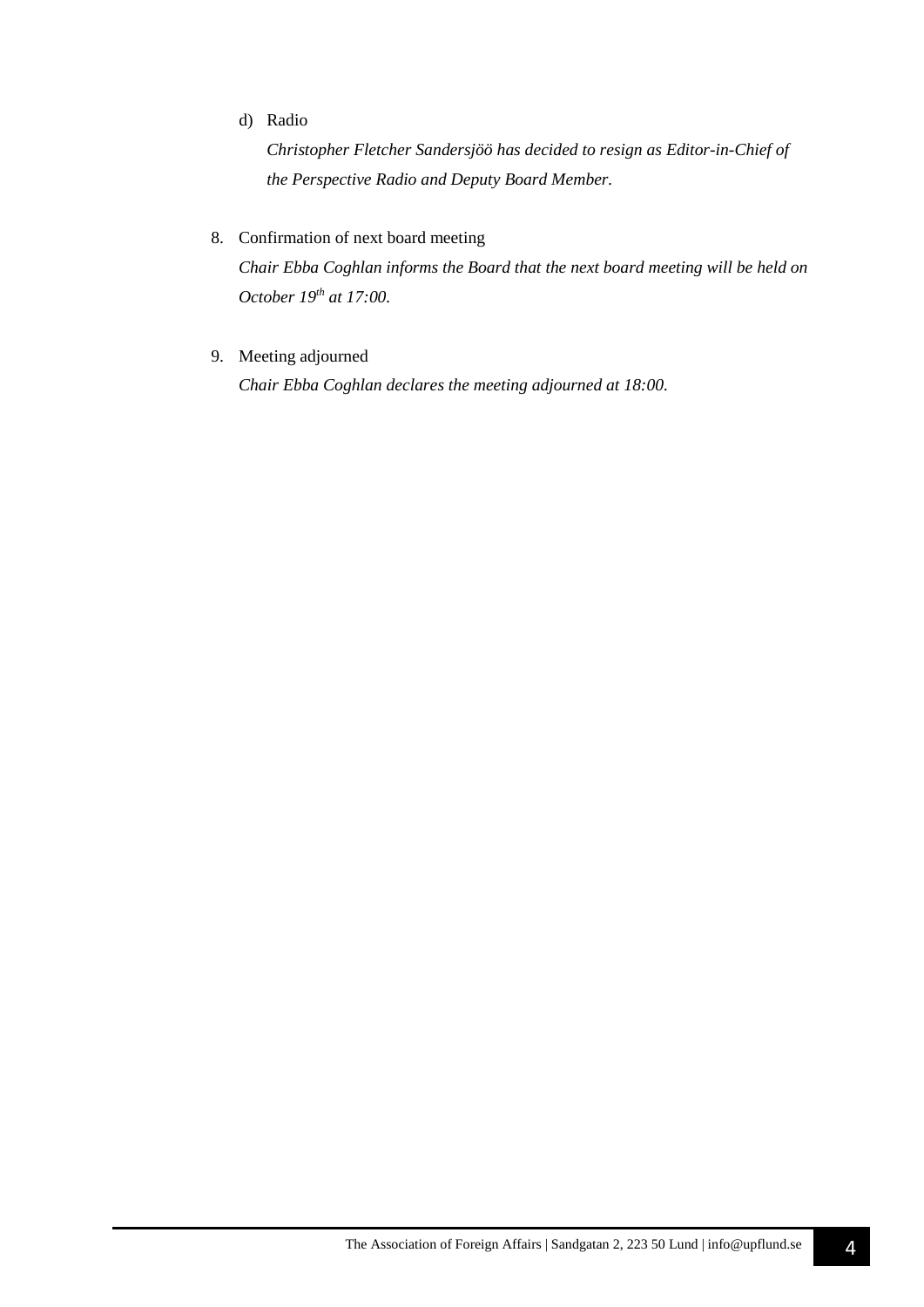Leon Klingborg, Secretary Ebba Coghlan, President

*\_\_\_\_\_\_\_\_\_\_\_\_\_\_\_\_\_\_\_\_\_\_\_\_\_ \_\_\_\_\_\_\_\_\_\_\_\_\_\_\_\_\_\_\_\_\_\_\_\_\_* 

\_\_\_\_\_\_\_\_\_\_\_\_\_\_\_\_\_\_\_\_\_\_\_\_\_ \_\_\_\_\_\_\_\_\_\_\_\_\_\_\_\_\_\_\_\_\_\_\_\_\_

Ellen Boije af Gennäs Erre, Attester Zigne Edström, Attester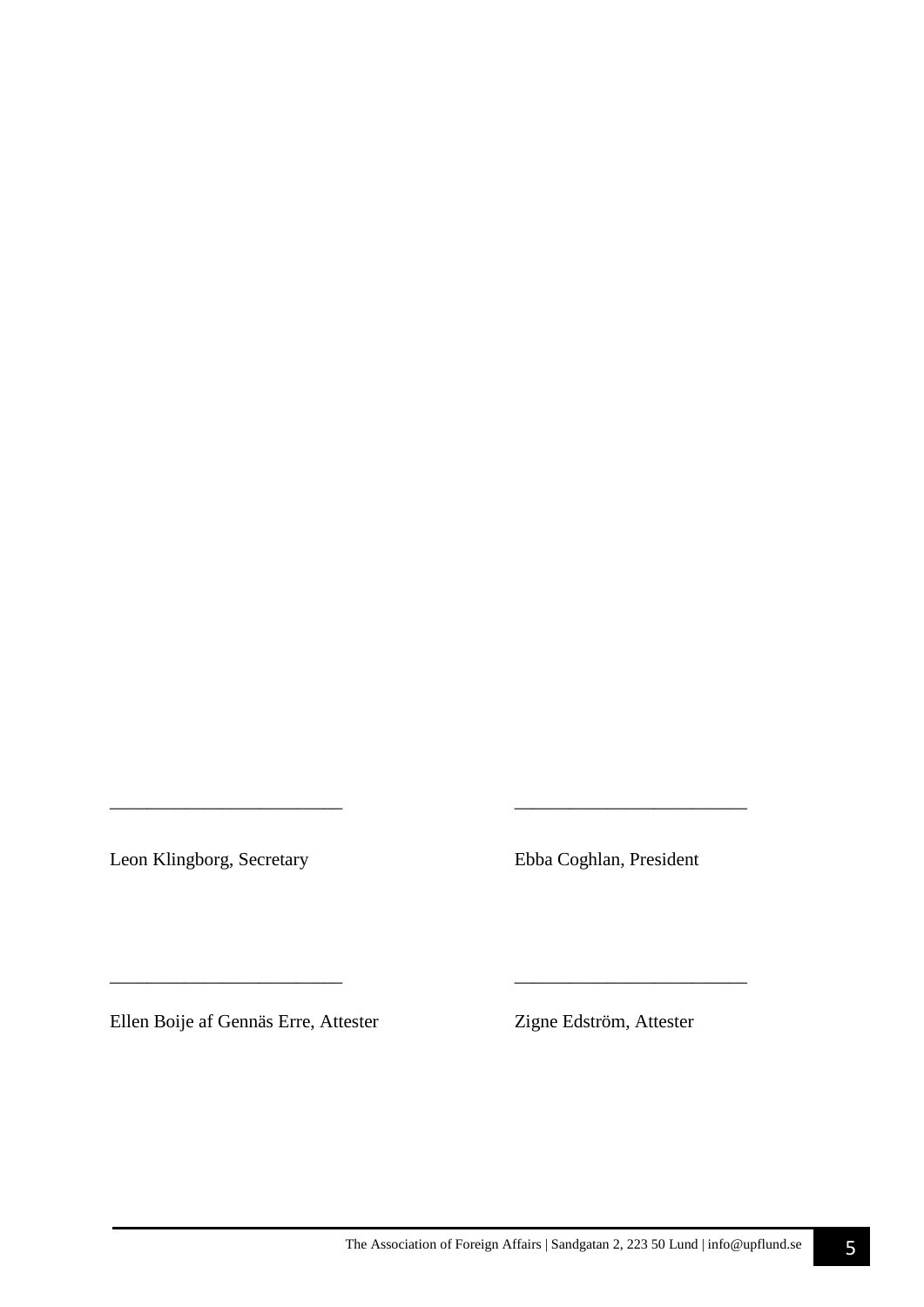## Attachment 1



# **Board Decision**

2017-09-10 Studentgården, Skanör The Board of 2017/18 Association of Foreign Affairs

Present: Ebba Coghlan, James Davies, Leon Klingborg, Maggie Huynh, Zigne Edström, Vide Wassberg, Miximin Orsero, Julia Bergström, Tobias Adolfsson, Christopher Andersson, Ellen Boije af Gennäs Erre, Mårten Randau, Glenn Lio, Jonatan Pupp, Eleonor Hallberg, Jakob Granath, Tilda Kajbjer, Joseph Aivalikli, Christopher Sandersjöö, Erik Helldén, Tove Jörgensen, Hanna Kanon, Soha Kadhim.

*Treasurer Tobias Adolfsson presents the budget for the upcoming year of 2017/2018.*

*Proposal to approve the budget for the year of 2017/2018. Passed by acclamation.*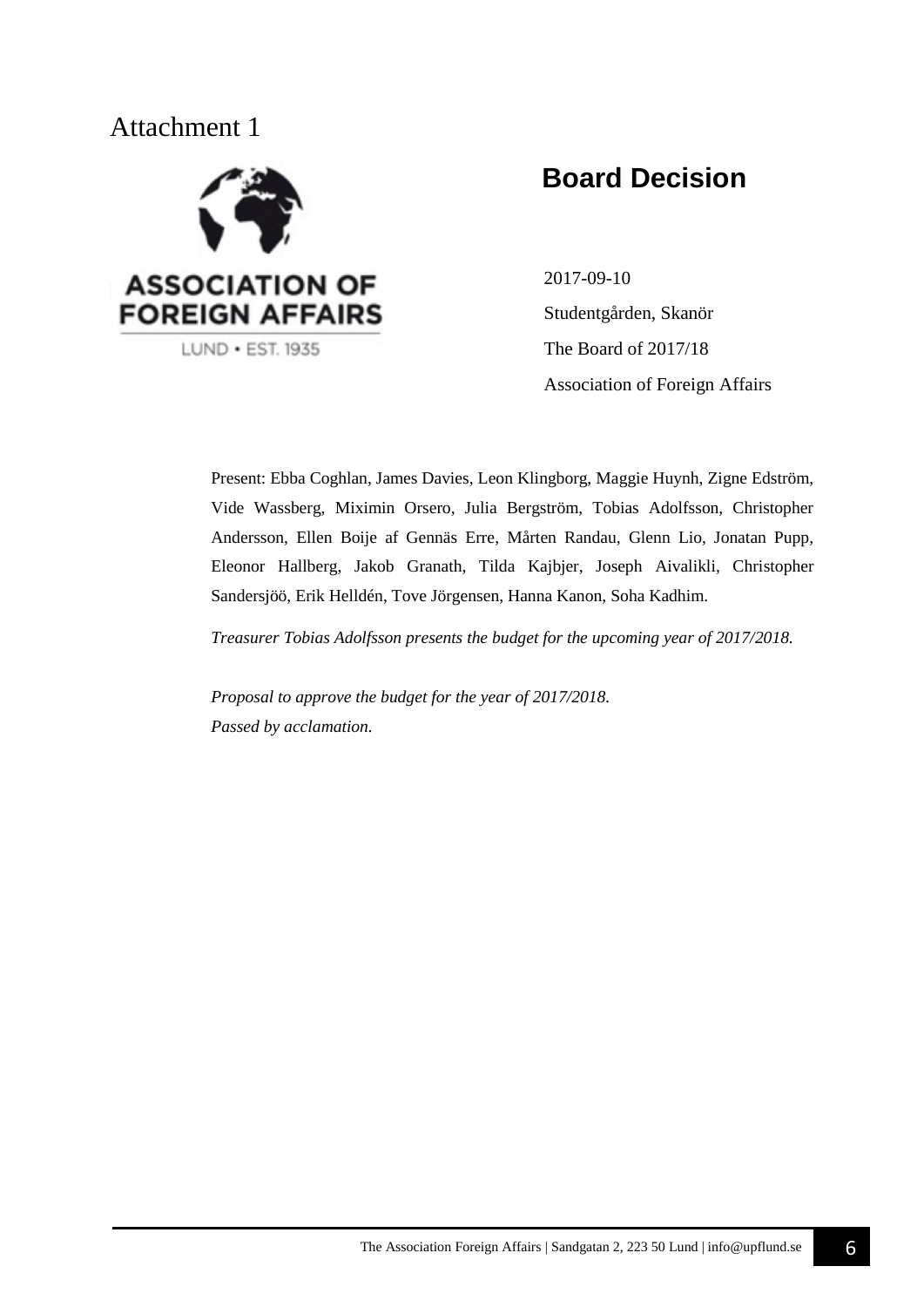| <b>BUDGET 2017/2018</b>                |  |    |                       |
|----------------------------------------|--|----|-----------------------|
| <b>Incomes</b>                         |  |    |                       |
| <b>Entrance Revenues</b>               |  |    | 12 000,00             |
| Advertisement                          |  |    | 50 970,00             |
| <b>Membership Revenues</b>             |  |    | 70 000,00             |
| <b>UFS Grants</b>                      |  |    | 131 525,00            |
| <b>Other Revenues</b>                  |  |    | 114 689,00            |
| <b>Total Incomes</b>                   |  | kr | 379 184,00            |
| <b>Expenses</b>                        |  |    |                       |
| Shared exp.                            |  |    |                       |
| <b>Office Rent</b>                     |  |    | 19 308,00             |
| <b>Bank expenses</b>                   |  | m. | 2 500,00              |
| Fika                                   |  |    | 10 000,00             |
| Projekt                                |  |    | 10 000,00             |
| <b>Office expenses</b>                 |  |    | 10 000,00             |
| <b>Board Activities</b>                |  |    | 20 000,00             |
| Workshop                               |  |    | 2 000,00              |
| <b>Board trips</b>                     |  |    | 2 500,00              |
| <b>Climate compensation</b>            |  | kr | 1 000,00<br>77 308,00 |
| Total shared exp.<br><b>Committees</b> |  |    |                       |
| Radio                                  |  |    | 5 500                 |
| <b>PR</b>                              |  |    | 10 000,00             |
| Magazine                               |  |    | 96 876                |
| Webzine                                |  |    | 3 500,00              |
| Lecture                                |  |    | 105 000,00            |
| Career                                 |  |    | 20 000                |
| <b>Activity</b>                        |  |    | 5 000,00              |
| <b>Travel</b>                          |  |    | 36 000,00             |
| Total committees exp.                  |  | kr | 281 876,00            |
| Other expenses                         |  |    | 20 000                |
| <b>Total expenses</b>                  |  | kr | 379 184,00            |